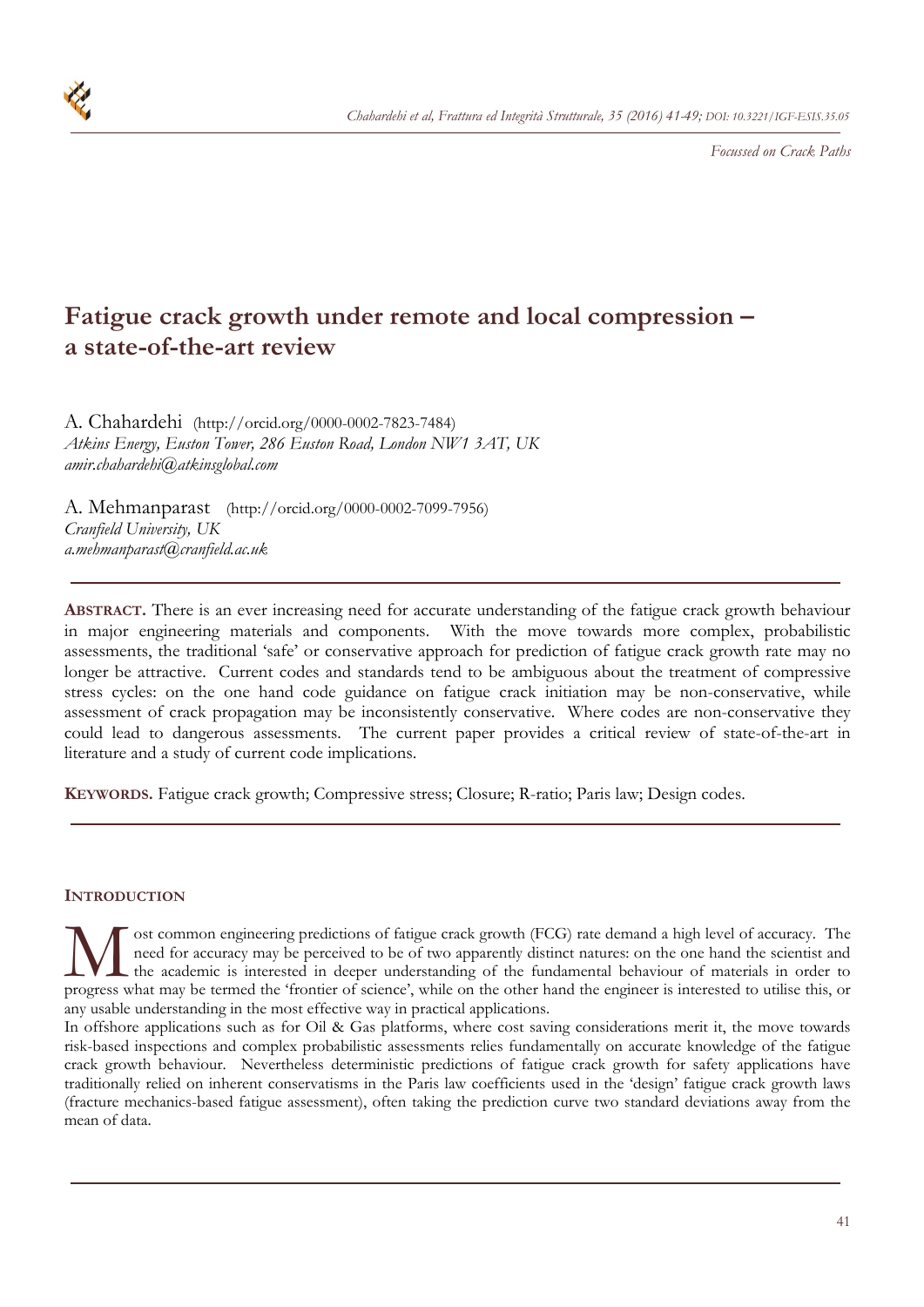

Therefore it is understandable that the apparent bias in design codes and standards, when treating the fatigue crack growth phenomenon, has been towards conservatism in the prediction of growth rates. As such, emphasis has usually not been placed on treatment of some of the beneficiary features of fatigue - such as closure or the treatment of compressive stress cycles. In some engineering components, where a crack grows in the parent material, away from any residual stresses due to welds (and the larger inherent scatter in the fatigue behaviour in this region), the mean stress could be low or even compressive (e.g. self weight) and therefore benefit may be taken from the effect of fully compressive or part-compressive stress cycles.

Although fatigue crack initiation has been observed under purely compressive remote stress cycles, current code recommendation could be misinterpreted, assuming no damage accumulation during a fully compressive stress cycle. Conversely, most national standards do not allow accounting for the beneficial effect of closure, and some even ignore the partial benefit of the compressive stress cycles in fatigue cracks growth. In BS7910 : 2013 [1], which more closely reflects UK experience and practice, the recommended FCG curves are presented for the cases of R $\geq$ 0.5 and R $\leq$ 0.5. The R $\geq$ 0.5 is recommended for welded joints, and data for this family of curves is gathered from results of tests on welded samples. The data for R<0.5 are gathered from a pulsating tension (minimum stress =  $0 \sim 0.1$ ) [2] taking into account the full stress intensity range [3]. No data has been used with inclusion of compressive stresses in the loading.

The ESDU Data Sheet Item 80036 [4] notes two options for calculation of  $\Delta K$  when the stress cycle is partly compressive: calculating the range from the tensile part only, and calculating it from full range. The key is that the same method should be used both for predicting growth and in the presentation of the basic data. This is also in accordance with the guidance of ASTM E647 [5]. The DNV Classification Note 30.2 (1984) [6] stated that compressive stresses do not contribute to crack propagation, but the recommendation was that the whole of the stress cycle should be considered.

The current paper provides a critical state-of-the-art review of current understanding, with a view to highlighting current issues and challenges which may complicate more accurate modelling of the fatigue crack growth phenomenon in codes and standards.

Note – In keeping with the accepted nomenclature, R-ratio is defined as the ratio of the minimum to maximum stress in a give load cycle, and U is defined as the ratio of the effective stress intensity factor and the total stress intensity factor ranges.

#### **EFFECTS OF COMPRESSIVE LOADING – TIMELINE OF OBSERVATIONS**

dique crack initiation and propagation under cyclic compression has been reported and investigated as early as the <sup>1</sup> 60's. Almen [7] shows examples of cracks generated under compressive loading such as compressive cracking of coil springs and 'shelling' in rails. Gerber [8] and Hubbard [9] and a number of other authors observed fatigue atigue crack initiation and propagation under cyclic compression has been reported and investigated as early as the 60's. Almen [7] shows examples of cracks generated under compressive loading such as compressive cracking example the works of Suresh [10] and Fleck [11] for crack initiation in steels, and Solis et al [12] for initiation in ceramics, to give a few examples.

These tests are generally conducted on notched samples, under remote compressive stress cycles. The observations from the tests were cracks that initiated at the notch, and grew to a small length and would then arrest – the final length before arrest was 0.6mm from Suresh's work [13] and between 0.68mm and 2.48mm in Fleck's tests [11].

The experiments performed by Fleck [11], Suresh [10], Pippan [12], Hermann [14] and Kasaba [15], all resulting in nucleation and growth of cracks, were all performed under fully compressive loading. In all of these experiments, the cracks grew with decreasing growth rate until complete crack arrest at a certain crack length.

Yu et al [16] demonstrated the significance of the compressive stress on fatigue crack propagation rate of aluminium alloy 2024-T351. Tests performed by Tack and Beevers [17] showed that the fatigue crack propagation rate under a negative stress ratio R is greater than that for  $R=0.1$ . Pommier [18] showed that the addition of a compressive part to the loading could increase the crack growth rate by a factor of five. The observed behaviour was attributed to plastic properties of the material and its kinematic hardening.

The general outcome of these observations is that compressive loading in notched samples can lead to fatigue crack initiation, and in the presence of purely compressive loading the crack would grow to a finite albeit small size before arrest. The fact that crack initiation and growth occurs under compressive loading is significant because in some engineering application, not foreseeing this crack could cause unexpected loss of the component. In the following sections, the factors affecting growth and subsequent arrest of these cracks are reviewed.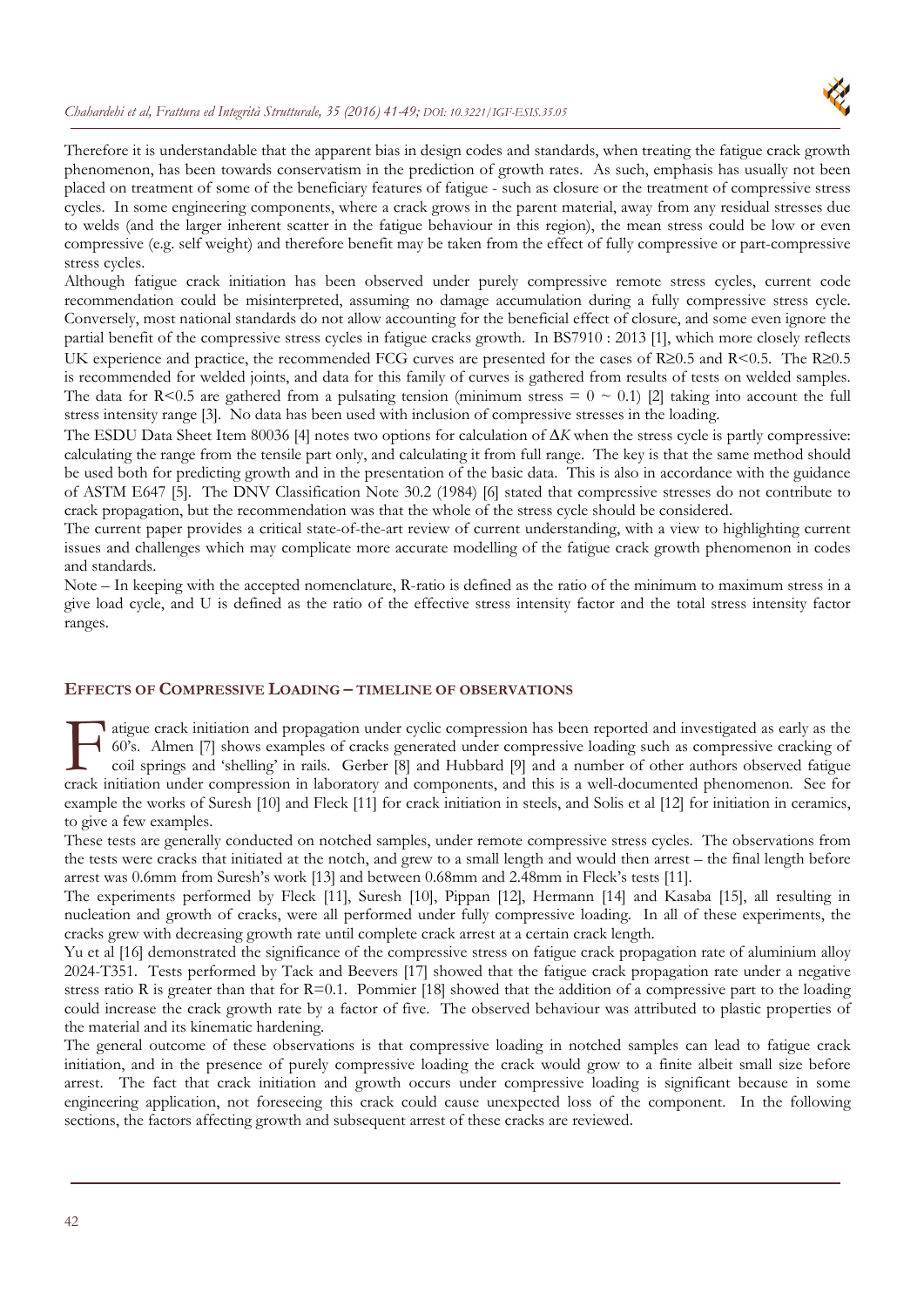

#### **RESIDUAL STRESSES AND PLASTIC ZONE SIZE AHEAD OF CRACK**

any authors have associated the growth (and subsequent arrest) of compressive cracks to the residual stress field and the plastic zone generated at the notch due to the remote compressive loading, and the state-of-the art is reviewed in this section. Saal [19] proposed a model where the residual stresses at the notch root, generated from maximum compressive load were  $\sum_{k=1}^{\infty}$  and the state-of-the art Saal [19] proposed a model where the residual stresses at the n

calculated. It was assumed that under fully compressive cyclic loading, cracks would stop growing at the boundary of the plastically deformed zone. Saal's study was restricted to constant amplitude cyclic loading. It is different from Hubbard's work [9], where the residual stress field in the vicinity of the notch is not released as the crack grows. Experimental work by Saal [19] showed where no tensile stress component is present, the crack stops at the elastic-plastic boundary.

Fleck et al [11] used Dugdale's strip yield model [20] and back-calculated the effective stress intensity factor range (and hence inferred the residual stresses) from crack growth test results, using Bueckner's principle of weight function [21-22]. They found that residual stresses found by this method are greater than those calculated from Dugdale's model [11].

 Jones et al [23] suggest that since negative R-ratio effects are considered to be principally caused by crack closure, a tight crack should produce more significant crack closure and hence negative R-ratio effects. However data from their tests [23] show that results from tight cracks and notches do not significantly alter negative R-ratio effects. Assuming that the reason behind this observation by is that the extent of residual stresses due to the compressive loading remains unchanged, the work of Saal [19] may explain this phenomenon. Saal shows that the condition of a specimen with a straight cut will be a reasonable approximation of calculating the plastic zone size of any elastic-perfectly plastic notched specimen. Saal's observation is further supported by Libatskii [24], who showed that the yield behaviour of static tensile tests of notched specimens of mild steel was very close to that described by Dugdale's model.

An important work was reported by Reid et al [25], which is the first work to report measured values of residual stress at a notch, generated by compressive loading, and to use this in the analysis of crack growth under cyclic compression. The measurement method has been explained in [26]. Furthermore, neutron diffraction was also used to obtain the residual stress field. It was found that the general shape of the stress distribution was independent of the pre-load used. Not surprisingly, the residual stress magnitude increased with the pre-load. The region of tensile stress near the uncracked notch tip increased in size with the value of the pre-load but in each case it was significantly smaller than the final crack length [26]. This contradicts the views of Gerber et al [8] and Suresh [10].

Reid et al [25] argue that it is possible for the crack tip to remain in a region of tension because the growth of a crack redistributes the original tensile stress to larger distances from the notch.

A number of authors have used numerical tools to model the generated residual stress field ahead of the crack, due to the compressive loading. Among them, Zhang et al [27] developed an elastic-plastic finite element model to study the compressive stress effect on fatigue crack growth under applied tension-compression loading.

Prior to this, Silva [28] had concluded that to predict fatigue crack growth behaviour under applied tension-compression loading, models based on fatigue crack closure were not suitable, and models need to be developed which are based on material's cyclic plastic properties.

The discussions above are all for fatigue crack growth. One finding worth mentioning here is by Iswanto et al [29], who found that the effect of residual stress caused by roller-working on S-N fatigue was similar to the effect of compressive mean stress. However, Chahardehi et al [30] conclude that the compressive residual stresses caused by laser peening do not influence fatigue crack growth in the way that was previously expected, i.e. superposition of stresses is not sufficient.

#### **MODELLING THE R-RATIO EFFECT**

arious authors recognized the R-ratio dependence of FCG rates, and several models have been presented to include this behaviour. Generally, equations of the Paris law type that account for the effect of R-ratio can be divided into the following three types: The arious authors recognized the R-ratio dependence of FCG rates, include this behaviour. Generally, equations of the Paris law type divided into the following three types:<br>1) Stress intensity factor range is defined as p

## *K=Kmax-Kmin*

and Paris law coefficients are dependent on R-ratio. This is the approach taken in the BS7910 : 2013 recommendation [1] and ASTM E647 [5].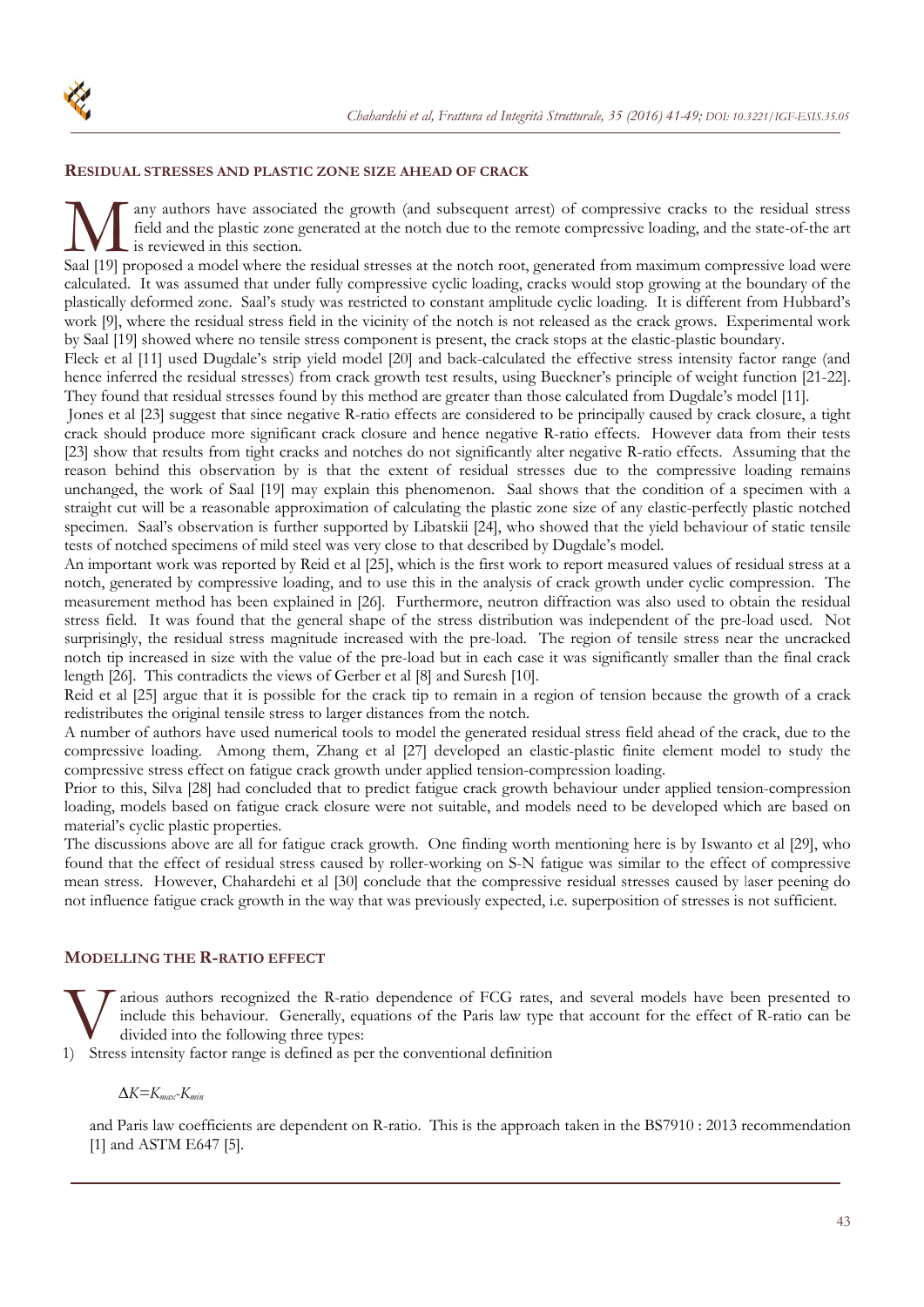

- 2) The effective stress intensity factor range  $\Delta K_{eff}$  is defined as a function of  $\Delta K$  and R-ratio. This is the method employed by Walker [31], and by Kurihara [32] and Eason [33], in the form of an effective coefficient U where  $\Delta K_{eff}$  $= U.AK$ .
- 3) Equations where the general form is similar to the Paris law but includes other terms such as the material toughness and *Kmax,* such as Forman's equation [34], the relationship proposed by McEvily et al [35] and a number of other authors. For a review of some of the famous fatigue crack growth rate equations see the works of Bloom [36] and Huang [37]. The equations are mainly based on empirical plasticity-induced crack closure models. Additional mechanisms include asperity-induced and oxide-induced closure [36]. The Two Parameter models, e.g. as proposed by Vasudevan [38] can either be deemed to be among the second group of methods (above), or the third type of methods.

Kurihara [32] predicts that for fully reversed loading  $(R = -1.0)$ , only 39 percent of the stress intensity factor range is effective for crack growth.

However, not many empirical models are based on experimental data for part compressive stresses (and fully compressive stresses, for that matter). Jones et al [23] found that by using a form of equation suggested by Eason [33], and finding the coefficients from experimental data, the effects of negative R-ratio on the fatigue crack growth rates for even the high stress range tests could be bounded by correlating the foregoing equation to only positive R-ratio test results and extending the resulting equations into negative R-ratio regime.

#### **FACTORS AFFECTING FCG IN COMPRESSIONS - DISCUSSION**

eal life applications where fatigue loading is involved present a number of complicating problems e.g. variable amplitude loading, and residual stresses, to name a couple, and some of there factor are examined in the rest of this section. The examination is by no means exhaustive, but each sub-section provides a meaningful Real life applications where<br>amplitude loading, and re<br>understanding to the whole topic:

#### *Variable amplitude loading – effect of overload and underload*

Variable amplitude loading itself poses a number of complications. Variable amplitude cycles would in reality have a variable R-ratio, whereas cycle-by-cycle analysis using an R-ratio dependent growth law is tedious. Indeed, to overcome this particular issue, the loading histogram (stress range vs. number of occurrence) could be rearranged and grouped into separate subsets with similar R-ratios for ease of calculation. However, another complicating factor, which is less easily surmountable, is the influence of the previous stress cycle on the increment of growth. To demonstrate the effect of load history on fatigue, McEvily et al [39] argue that if several alloys are ranked in terms of fatigue crack growth resistance under constant amplitude loading conditions, the same order of rating may not apply under variable amplitude loading, based on findings of Minakawa et al [40]. This observation also confirms a deeper material dependence of fatigue behaviour. To provide an explanation for the effect of overload and underload (i.e. compressive overload), Silva proposed as a competition between a damage accumulation effect and a residual stress effect [41].

In a study by Stephens et al [42] it is experimentally shown that compressive loading greatly reduces the tensile overload effect. This is shown in Fig. 1 taken from Stephens [42].

McEvily et al [39] argue that "… the influence of compressive overloads or various combinations of compression-tension overloads is generally of lesser significance than a single tensile overload, an effect which can be related to a reduction of the crack opening level as the results of a compressive cycle.".

#### *Material-dependence of the overload and underload behaviour*

Silva maintains that the difference in the sensitivity of different materials to negative loads may be due to the Bauschinger effect [41]. Based on test results, Silva [43] also found that materials exhibiting strong cyclic hardening and a high Bauschinger effect were strongly affected by the compressive load while materials exhibiting no cyclic hardening were relatively insensitive to applied compressive load.

Jones et al [23] observe that experimental results found from a specific material do not necessarily generalise, i.e. do not predict the behaviour of other alloys because with the exception of corrosion-induced blunting, crack-tip blunting and crack-tip plasticity behaviour are governed by the toughness/yield ratio of the material.

In their review of fatigue crack growth, Allen et al [44] argue that where stress ratio dependence is observed, such as the Forman equation [34], it is usually associated with additional cyclic crack extension by brittle fracture or microvoid coalescence. See for example [45-46]. Where neither mechanism is operative there is generally no stress ratio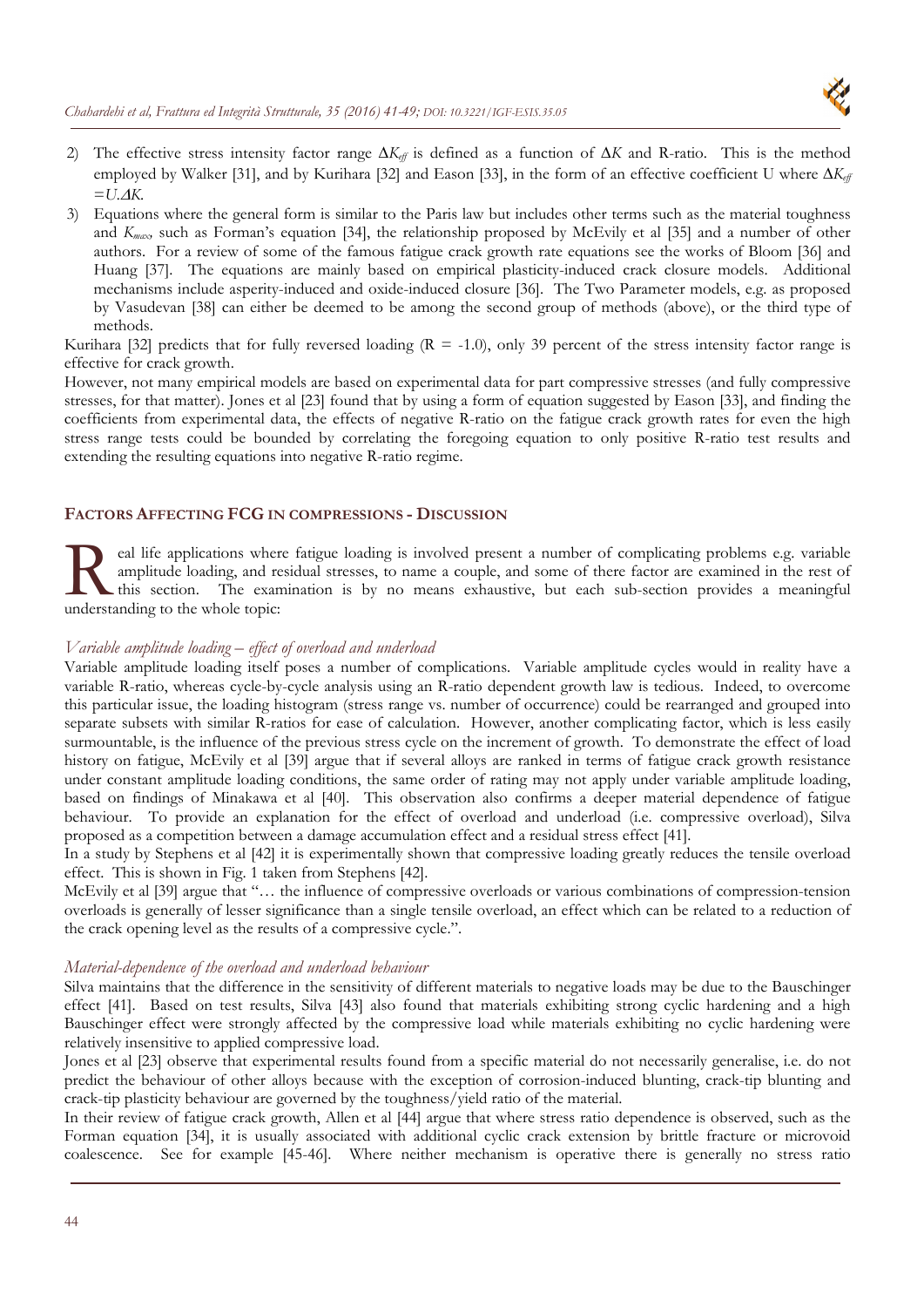

dependence. As an example, Frost et al [47] found no R-ratio dependence in pure aluminium, copper, or titanium. In these materials, therefore, there is a mechanistic difference between higher R-ratios and cycles including negative stress, compared to materials where R-ratio dependence is observed. It may be concluded that *where empirical formulae are derived base on positive R-ratio data, extension of these formulae to negative R-ratios is not justified*.



Figure 1: Crack growth at different R-ratios following single tensile overload in 2024-T3 aluminium alloy, overload ratio =2.0 [42]. Reprinted, with permission, from ASTM STP 595 Fatigue Crack Growth Under Spectrum Loads, copyright ASTM International, 100 Barr Harbor Drive, West Conshohocken, PA 19428.

#### *A note on residual stresses*

When a component contains tensile residual stresses, such as is common in weldments, the R-ratio is always assumed to be greater than 0.5. The rationale for this is that since welds can contain residual stresses of the order of the yield strength of the material, most general engineering cyclic loading cases, when superimposed on the residual stress, would result in a fully tensile cycle with high mean stresses. However, as Allen et al [48] point out, the potential for conservative prediction should be noted. Presence of tensile residual stresses implies the presence of balancing compressive stresses, which is usually not assessed in fatigue in the conservative assumption, whereas in reality in a stress-relieved weld, the crack may close during the compression cycle, therefore removing the stress concentration at the crack tip.

On the other hand, where a non-redundant structural component is welded, far-reaching residual stresses due to the misfits (or geometrical incompatibility) of the set up may be generated which have not been calculated in the modelling phase, say by using finite element method. Presence of this type of stress would increase the mean stress, and therefore should not be overlooked in assessment.

# *Effect of thickness*

Some authors have correlated certain experimental observations to thickness effect - see for example [49]. However these explanations do not sufficiently deal with acceleration under plane strain conditions [41], and the question is still partly unanswered.

# *Effect of stress range*

Crooker [50] showed that compressive part of the loading is more influential for low-cycle fatigue.

Jones et al [23] have examined the effect of high stress ranges in fatigue crack growth, for R=-1.0. The results suggest that there is a significant difference between fatigue crack growth rate curves for small and large stress ranges, and whether the initial stress cycle closes or opens the crack: less benefit is seen when the first cycle closes the crack. Jones's suggestion is in keeping with Crooker's observation [50].

# *Effect of crack length*

Kurihara et al [32] performed experiments where they could show that the *U* parameter (ratio of effective stress intensity factor range and mathematical stress intensity factor range) is dependent on crack length (for smaller cracks), and this dependence is stronger for smaller (more negative) R-ratios. Fig. 2 shows this behaviour.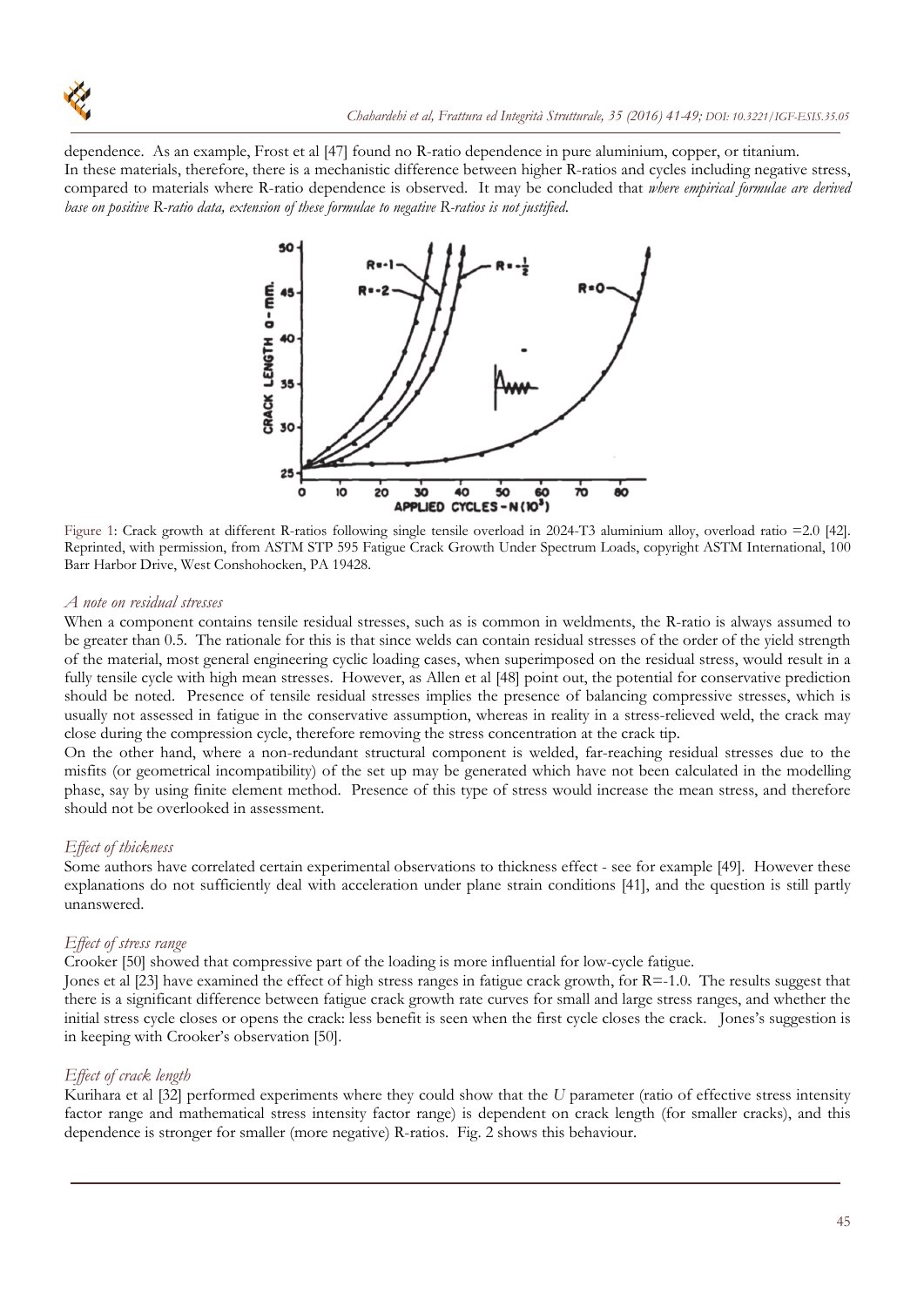



Figure 2: Dependence of *U* on crack length. Reprinted with permission from [32]. Copyright (1985) The Society of Materials Science, Japan.

During early stages of crack growth, the effective stress range ratio (*U*) decreases with an increase in crack length. This parameter then approaches a constant value. For more negative R-ratios, this decrease continues over a longer crack size. This is believed to be due to the larger size of the zone of residual stress due to compressive loading at more negative Rratios [32].

#### *Effect of loading mode*

Only uniaxial loading is considered in the present work under mode I, i.e. 'opening mode' loading. Work on biaxial stress fields has shown similar R-ratio dependence of fatigue crack growth [51].

Chung-Seong et al [52] looked at the effect of loading mode (pure bending vs. axial loading) in closure behaviour of surface and through-thickness cracks. The loading mode does not seem to affect the relative ratio of crack opening in through-thickness and surface cracks. However, effect of loading mode on residual stresses from compressive cycle is not directly obtained. Therefore one hypothesis may be that the shape and extent of the residual stress field developed due to compressive stress could be dependent on loading mode.

#### *Miscellaneous considerations*

Care should be exercised when dealing with closure in corrosive environment, as the mechanisms involved may not have been fully understood. Also, sensitivity of closure behaviour to waveform and frequency has not been experimentally investigated, however it may be assumed that mechanistically the behaviour should not be dependent on these two parameters, as is the case in general crack growth under constant amplitude loading. Compressive behaviour at variable amplitude has also not been investigated.

#### **CONCLUSIONS**

he two important features recognized in fatigue of compressively loaded components are the beneficial effect of closure (for low R-ratio loads with a tensile part), and the finite albeit limited growth in fully compressive stress mode. The two important features recognized in fatigue of compressively loaded components are the beneficial effect of closure (for low R-ratio loads with a tensile part), and the finite albeit limited growth in fully compressiv

explanations given for certain features. Fatigue crack growth in compression is clearly confirmed to be a complicated phenomenon, where a simple, broad-brush method for its assessment has not been developed. Observations include the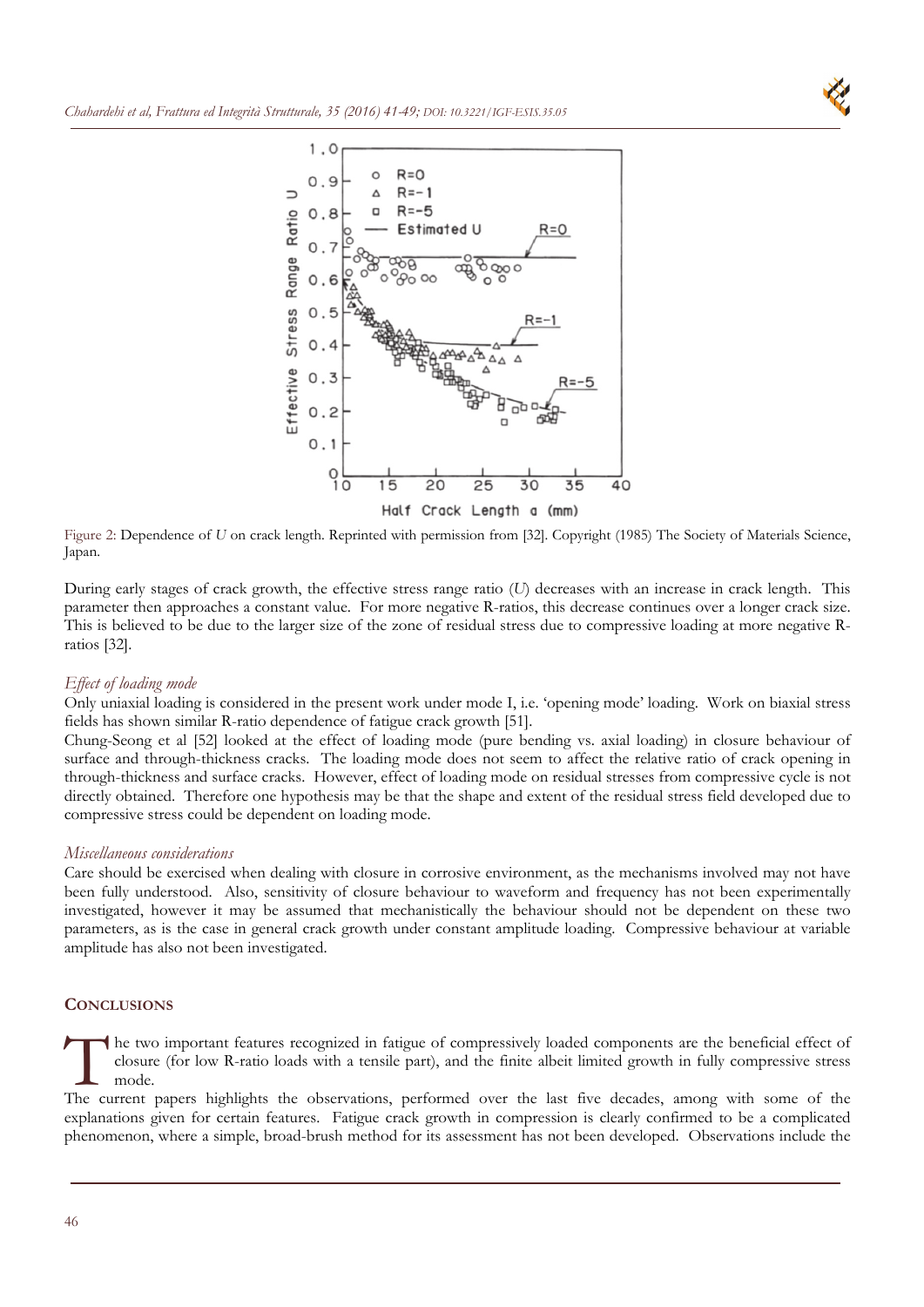

influences of crack length, stress range, thickness, and material properties, providing a complicated picture. However, some of the better-established trends have not been transferred to codes and standards.

A full review of the existing empirical formulae based on R-ratio, and also a full review of historic evolution of codes and standards is beyond the scope of the paper, and should be conducted in the future.

# **ACKNOWLEDGEMENT**

he authors would like to personally thank Prof Feargal Brennan of Cranfield University and Mr David Linkens of Atkins for their support.  $\int_{A}$ 

### **REFERENCES**

- [1] BS7910 : 2013 Guide to methods for assessing the acceptability of flaws in metallic structures, British Standards Institution (2013).
- [2] Maddox, S.J., The effect of mean stress on fatigue crack propagation A literature review, Int. J. Frac., 11 (1975) 389- 408.
- [3] King, R.N., A review of fatigue crack growth rates in air and seawater, HSE Offshore Technology Report OTH 511 (1998), Health and Safety Executive, UK.
- [4] ESDU 80036 with Amendments A and B, Introduction to the use of linear elastic fracture mechanics in estimating fatigue crack growth rates and residual strength of components, Engineering Science Data Unit (1996).
- [5] ASTM E647-13 ae1, Standard Test Method for Measurement of Fatigue Crack Growth Rates, American Society for Testing and Materials (2013).
- [6] DNV, Fatigue strength of mobile offshore units, Classification Note No. 30.2, Det Norske Veritas, Norway (1984).
- [7] Almen, J.O., Black, P.H., Residual Stresses and Fatigue in Metals, McGraw-Hill, New York (1963).
- [8] Gerber, T.L., Fuch, H.O., Analysis of Nonpropagating Fatigue Cracks in Notch Parts with Compressive Mean Stress, J. Mat., 3 (1968) 359-374.
- [9] Hubbard, R.P., Crack Growth under Cyclic Compression, J. Basic Eng., TRANS. ASME, Series D, 91 (1969) 625- 631.
- [10] Suresh, S., Crack initiation in cyclic compression and its application, Eng. Frac. Mech., 21 (1985) 453-463. DOI:10.1016/S0013-7944(85)80038-2
- [11] Fleck, N.A., Shin, C.S., Smith, R.A., Fatigue crack growth under compressive loading, Eng. Frac. Mech., 21 (1985) 173-185. DOI:10.1016/0013-7944(85)90063-3
- [12] Solis, J., Lapetra C., Dominguez J., Crack Initiation under Compression Fatigue in Tough Ceramics, 9th Eur. Conf. Frac (1992).
- [13] Pippan, R., The growth of short cracks under cyclic compression, Fatigue Frac. Eng. Mat. Struc., 9 (1987) 319-328. DOI: 10.1111/j.1460-2695.1987.tb00459.x
- [14] Hermann, R., Fatigue crack growth in ductile materials under cyclic compressive loading, Fatigue Frac. Eng. Mat. Struc., 17 (1994) 93-103. DOI: 10.1111/j.1460-2695.1994.tb00775.x
- [15] Kasaba, K., Sano, T., Kudo, S., Shoji, T., Katagiri, K., Sato, T., Fatigue crack growth under compressive loading, J. Nuclear Mat. 258-263 (1998) 2059-63.
- [16]Yu, M.T., Topper, H., Au, P., The effect of stress ratio, compressive load and underload on the threshold behaviour of a 2024-T351 aluminium alloy, Fatigue 84 – 2nd Int. Conf. Fatigue and Fatigue Threshold, Birmingham (1984) 179- 190.
- [17] Tack, A.J., Beevers, C.J., The influence of compressive loading on fatigue crack propagation in three aerospace bearing steels, 4th Int. Conf. Fatigue and Fatigue Threshold, Honolulu (1990) 1179-1184.
- [18] Pommier, S., Cyclic plasticity and variable amplitude fatigue, Int. J. Fatigue, 25 (2003) 983-997. DOI:10.1016/S0142- 1123(03)00137-3.
- [19] Saal, H., Fatigue crack growth in notched parts with compressive mean load, J. Basic Eng. 94 (1972) 243-247. DOI:10.1115/1.3425376
- [20] Dugdale, D.S., Yielding of steel sheets containing slits, J. Mech. Phys. Solids, 8 (1960) 100-104. DOI: 10.1016/0022- 5096(60)90013-2.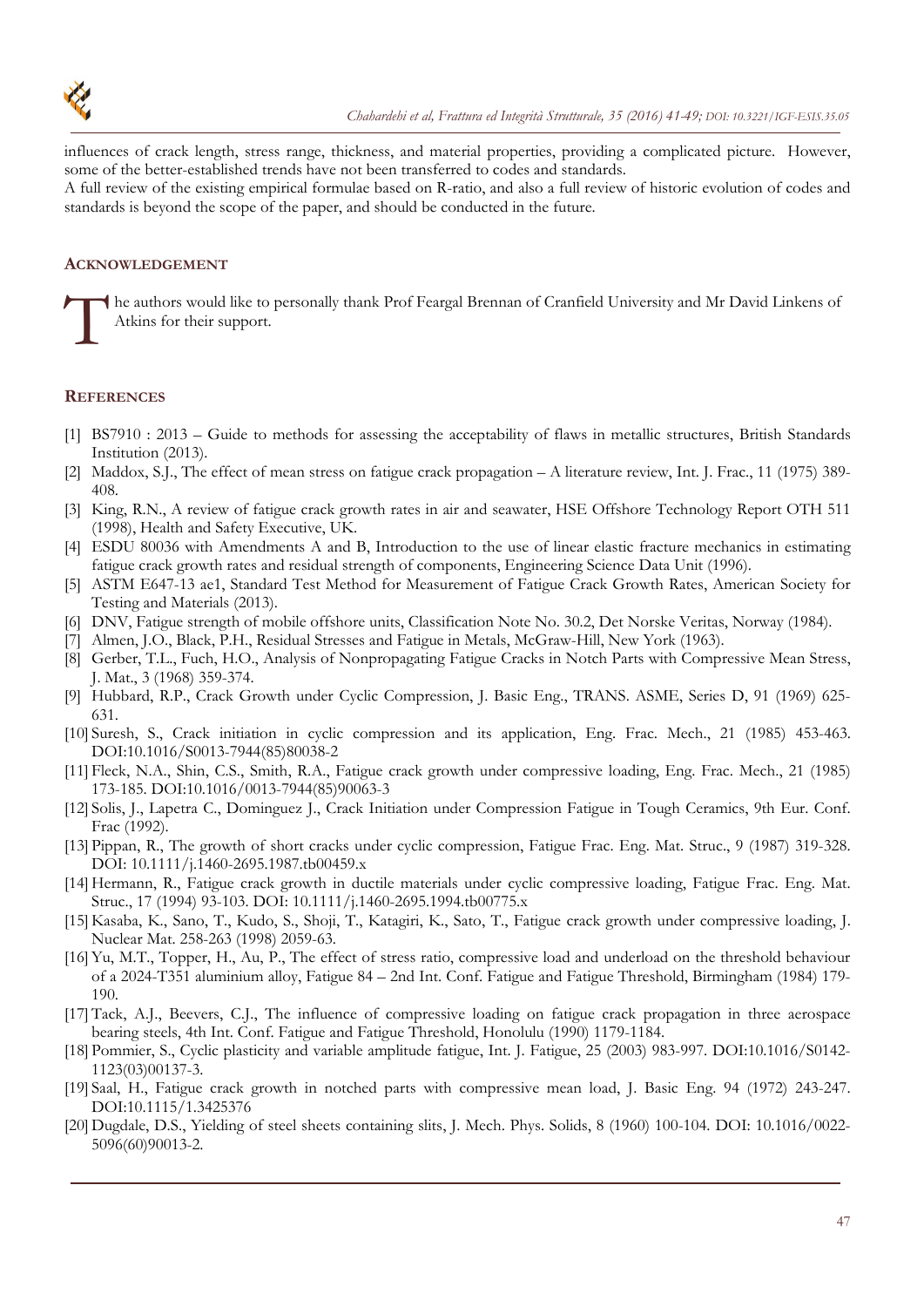

- [21] Bueckner, H.F., A novel principle for the computation of stress intensity factors, Zeitschrift fur Angewandte Mathematik und Mechanik, 50 (1970) 529-546.
- [22] Nelson, D.V., Effect of residual stress on fatigue crack propagation, in Residual Stress Effects in Fatigue, ASTM STP, 776 (1982) 172-184.
- [23] Jones, D.P., Hoppe, R.G., Hechmer, J.L., James, B.A., An experimental study on the effects of compressive stress on the fatigue crack growth of low-alloy steel, J. Pres. Vessel Tech., ASME, 116 (1994) 317-323. DOI:10.1115/1.2929595.
- [24] Libatskii, L.L., Determination of the length of slip bands in a plate with a circular hole, Soviet Materials Science, 2 (1966) 31-34.
- [25] Reid, C.N., Moffatt, J., Hermann, R., Fatigue under compressive loading and residual stress, Scripta Metallurgica, 22 (1988) 1743-1748. DOI: 10. 1016/S0036-9748(88)80276-X.
- [26] Reid, C.N., A method for mapping residual stress in a compact tension specimen, Scripta Metallurgica, 22 (1988) 451- 456. DOI:10.1016/0036-9748(88)90004-X.
- [27]Zhang, J., He, X.D., Sha, Y., Du, S.Y., The compressive stress effect on fatigue crack growth under tension compression loading, Int. J. Fatigue, 32 (2010) 361-367. DOI:10.1016/j.ijfatigue.2009.07.008.
- [28] Silva, F.S., Crack closure inadequacy at negative stress ratios, Int. J. Fatigue, 26 (2004) 241-252. DOI:10.1016/S0142- 1123(03)00162-2.
- [29]Iswanto, P.T., Nishida, S., Hattori, N., Effect of compressive mean stress and compressive residual stress on fatigue properties of stainless steel SUS304, Proc. 12th Int. Offshore and Polar Eng. Conf., Kitakyushu, Japan, (2002) 209- 213.
- [30] Chahardehi, A., Brennan, F.P., Steuwer, A., The effect of residual stresses arising from laser shock peening on fatigue crack growth, Eng. Frac. Mech., 77 (2010) 2033-2039. DOI:10.1016/j.engfracmech.2010.03.033.
- [31] Walker, K., The effect of stress ratio during crack propagation in cycle-loaded structures, J. Basic Eng., 89 (1967) 459- 464.
- [32] Kurihara, M., Katoh, A., Kawahara, M., Effects of stress ratio and step loading on fatigue crack propagation rate, Materials Research Series, Current Research on Fatigue Cracks, The Society of Materials Science, Japan, 1 (1985) 217- 233.
- [33]Eason, E.D., Gilman, J.D., Jones, D.P., Andrew, S.P., Technical basis for a revised fatigue crack growth rate reference curve for ferritic steels in air, J. Press. Vessel Tech., 114 (1992) 8086. DOI: 10.1115/1.2929016.
- [34] Forman, R.G., Kearney, V.E., Eagle, R.H., Numerical analysis of crack propagation in cyclic loaded structures, Transactions of ASME (Series D), 69 (1967) 459-463.
- [35] McEvily, A.J., Gregor, J., On the threshold for fatigue-crack growth, 4th Int. Conf. Frac, Waterloo, 2 (1977) 1293- 1298.
- [36] Bloom, J.M., An Approach to Account for Negative R-Ratio Effects in Fatigue Crack Growth Calculations for Pressure Vessels Based on Crack Closure Concepts, Trans. ASME, 116 (1994) 30-35.
- [37]Xiaoping Huang, Fatigue Crack Growth Rate Recommended in BS7910 and an Unique Crack Growth Rate Curve under Different Load Ratios, Proc. of PVP2007 – San Antonio (2007).
- [38] Vasudevan, A.K., Sadananda, K., Louat, N., Two critical stress intensities for threshold crack propagation, Scritpta Metallurgica, 28 (1993) 65-70. DOI: 10. 1016/09656-716X(93)90538-4.
- [39] McEvily, A.J., Minakawa, K., Crack Closure and Variable-Amplitude Fatigue Crack Growth, in Basic Questions in Fatigue, ASTM STP 924, Fong, J.T., Fields, R.J., American Society for Testing and Materials, I (1988) 357-376.
- [40] Minakawa, K., Levan, G., McEvily, A.J., The influence of load ratio on fatigue crack growth in 7090-t6 and in 9021- T4 p/m aluminium alloys, Metallurgical and Mat. Trans. A, 17 (1986) 1787-1795.
- [41] Silva, F.S., Fatigue crack propagation after overloading and underloading at negative stress ratios, Int. J. Fatigue, 29 (2007) 1757-1771. DOI:10.1016/j.ijfatigue.2007.03.012.
- [42] Stephens, R.I., Chen, D.K., Hom, B.W., Fatigue crack growth with negative stress ratio following single overloads in 2024-23 and 7057 T6 aluminum alloys, in Fatigue Crack Growth Under Spectrum Loads, ASTM STP 595 (1976), 27- 40.
- [43] Silva, F.S., The importance of compressive stresses on fatigue crack propagation rate, Int. J. Fatigue, 27 (2005) 1441- 1452. DOI:10.1016/j.ijfatigue.2005.07.003.
- [44]Allen, R.J., Booth, G.S., Julta, T., A review of fatigue crack growth characterisation by linear elastic fracture mechanics (LEFM). Part I – Principles and methods of data generation, Fatigue Frac. Eng. Mat. Struc., 11 (1988) 45-69. DOI: 10.1111/j.1460-2695.1988.tb01219.x